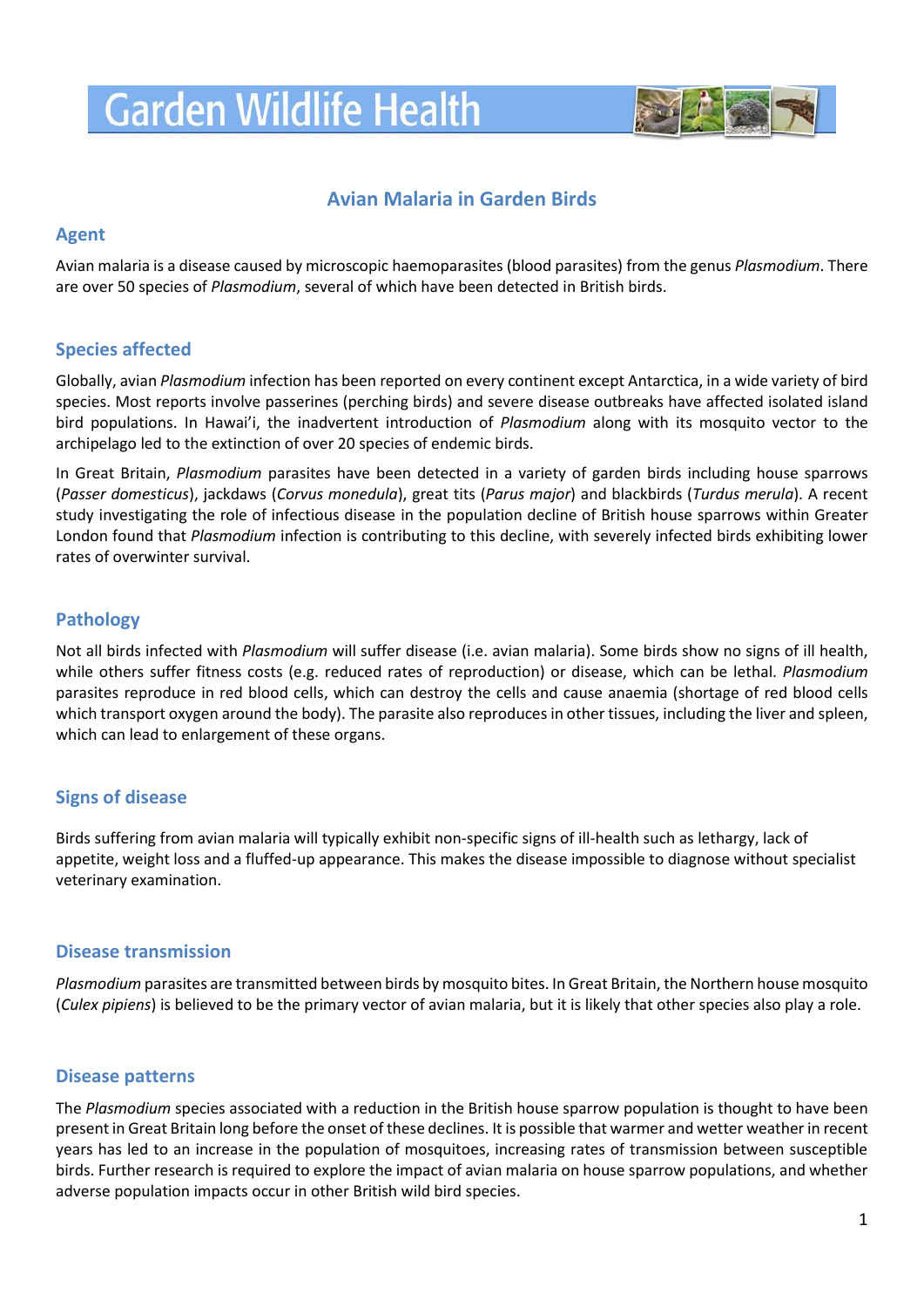### **Risk to human and domestic animal health**

The *Plasmodium* species reported in birds are distinct from those which cause malaria in humans, so there is no risk of people contracting malaria from infected birds.

However, garden birds in the UK may carry other diseases that can affect humans and pets (for example *Campylobacter, [Chlamydia psittaci,](https://www.gardenwildlifehealth.org/portfolio/trichomonosis-in-garden-birds/) [Escherichia albertii](http://www.gardenwildlifehealth.org/files/2013/06/Garden-bird-Escherichia-albertii-factsheet_GWH.pdf) and [Salmonella](http://www.gardenwildlifehealth.org/files/2013/06/Garden-bird-Salmonellosis-factsheet_GWH.pdf)* bacteria). We recommend following sensible hygiene precautions as a routine measure when feeding garden birds and handling bird feeders and tables. Following these rules will help avoid the risk of any infection transmitting to people and help safeguard the birds in your garden against disease.

- Clean and disinfect feeders/ feeding sites regularly. Suitable disinfectants that can be used include a weak solution of domestic bleach (5% sodium hypochlorite) and other specially-designed commercial products (see *Further information*). Always rinse the feeders thoroughly and air-dry them before re-use.
- Brushes and cleaning equipment for bird feeders, tables and baths should not be used for other purposes and should not be brought into the house but be kept and used outside and away from food preparation areas.
- Wear rubber gloves when cleaning feeders and thoroughly wash hands and forearms afterwards with soap and water, especially before eating or drinking. Avoid handling sick or dead birds directly. For instance, use disposable gloves or pick the bird up through an inverted plastic bag.

The species of *Plasmodium* which infect garden birds are unlikely to be transmissible to domestic poultry, however, the parasite could potentially infect pet passerines (e.g. canaries, finches) and other cage and aviary birds. The risk of Plasmodium and other vector-borne infections (e.g. [avian pox](https://www.gardenwildlifehealth.org/portfolio/avian-pox-in-garden-birds/) virus) spreading to captive birds can be reduced by reducing exposure to mosquitoes and other biting insects where feasible.

# **Diagnosis**

Diagnosis of *Plasmodium* infection and avian malaria requires examination and blood-sampling of live birds, or postmortem examination. The parasites can be directly visualised in blood or organs under a microscope and further laboratory testing can be used to identify the species and lineage of the parasite.

If you wish to report finding dead garden birds, or signs of disease in garden birds, please visit **[www.gardenwildlifehealth.org](http://www.gardenwildlifehealth.org/)**. Alternatively, if you have further queries or have no internet access, please call the **Garden Wildlife Health** vets on **0207 449 6685.**

#### **Control**

Whilst treatment can be attempted in captive birds, effective treatment of free-living birds under field conditions is not possible.

#### **Prevention**

The true impact of avian malaria on British garden birds remains unknown, so strategies to mitigate its spread in garden birds may be unwarranted. If you are concerned, however, mitigation strategies used in parts of the world where avian malaria is considered a threat to wild birds include:

- Minimising standing water in your garden in the spring and summer. Mosquitoes lay eggs in stagnant water so empty buckets, open water butts, blocked gutters and other containers which fill with rainwater and other debris (e.g. leaves) act as ideal breeding grounds for mosquitoes. By removing these, you may reduce the number of mosquitoes in your garden and subsequently the probability of a mosquito biting an infected bird and spreading *Plasmodium*.
- Removing leaves and regularly changing water in bird baths, paddling pools and other artificial water bodies. Keeping standing water clear of debris removes the food source of mosquito larvae, while changing water frequently will remove eggs and larvae.